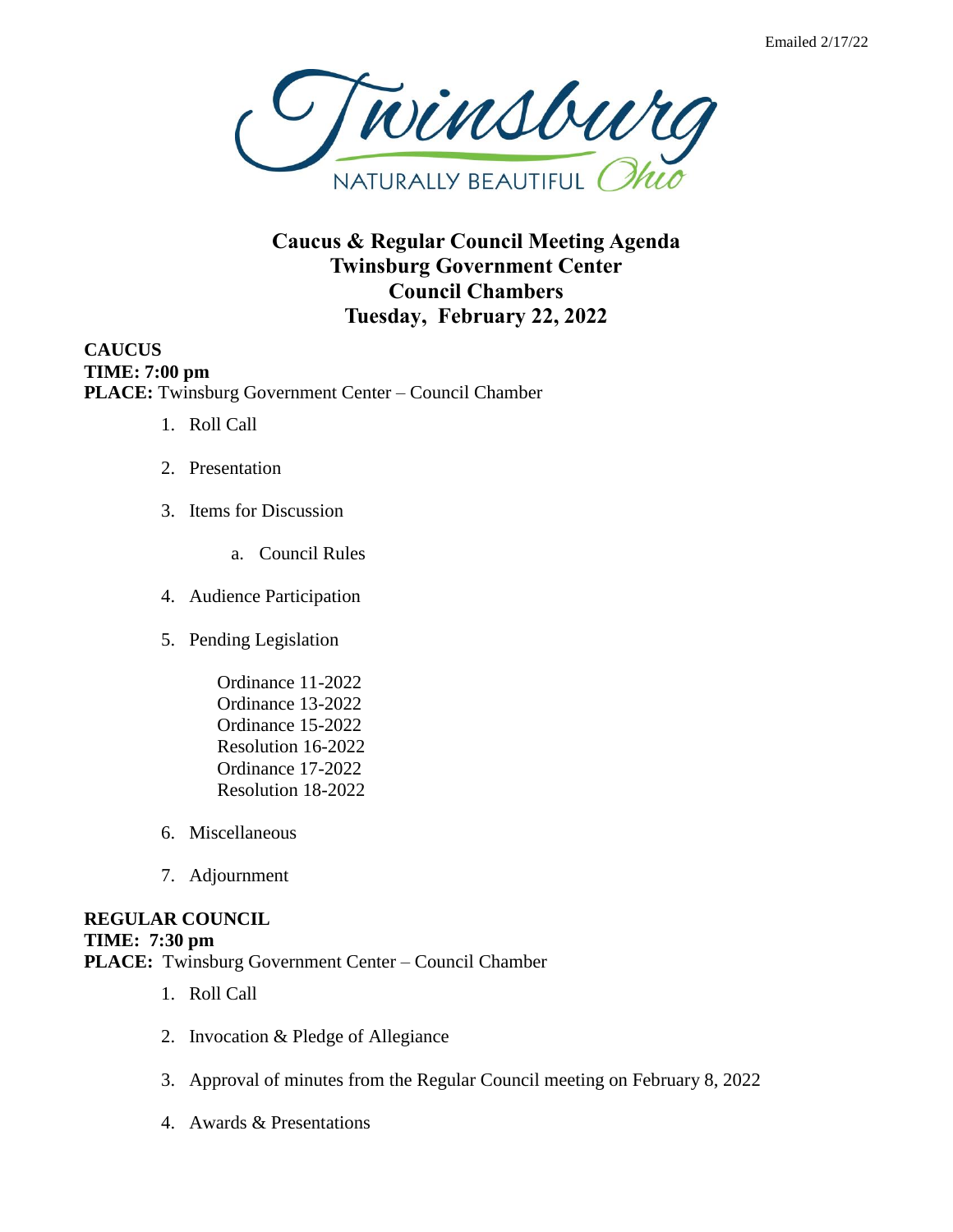- a. Proclamation Mr. John R. Curry
- 5. Audience Participation
- 6. Council Communication and Committee Reports
	- a. David Post Environmental, Finance, Capital Improvements, Public Works
	- b. Bill Furey ARB, Finance, Treasury Investment, Tax Incentive, JEDI
	- c. Scott Barr Planning, Public Safety, Volunteer Fireman's Board, Community Relations
	- d. Sam Scaffide BZA, Public Works, Public Safety
	- e. Daisy Walker Charter Review/Oversight, Chamber, Community Relations, JEDI
	- f. Greg Bellan Finance, Golf Advisory, Public Works, Public Safety
	- g. Karen Labbe Parks & Recreation, JEDI, Fitness Advisory, Twins Day, Districting
- 7. Mayor's Report
- 8. Department Head Reports
- 9. Legislation

**ORDINANCE 11-2022 -** AN ORDINANCE AMENDING CHAPTER 1173, "SIGNS", OF THE CODIFIED ORDINANCES OF THE CITY OF TWINSBURG (Stands on First Reading)

**ORDINANCE 13-2022 -** AN ORDINANCE ADOPTING AND APPROVING THE STORM WATER MANAGEMENT PROGRAM (SWMP) FOR TWINSBURG AS PRESENTLY ON FILE WITH THE CITY ENGINEER AS THE OFFICIAL STORM WATER MANAGEMENT PROGRAM OF THE CITY OF TWINSBURG; AND DECLARING AN EMERGENCY. (Stands on First Reading)

**ORDINANCE 15-2022 -** THE PERMANENT APPROPRIATION ORDINANCE FOR 2022 APPROVED BY COUNCIL FROM ESTIMATES SUBMITTED BY THE MAYOR, PROVIDING FOR THE ORDINARY EXPENSES AND OTHER NECESSARY EXPENSES OF THE CITY OF TWINSBURG, OHIO, DURING THE FISCAL YEAR ENDING DECEMBER 31, 2022; AND DECLARING AN EMERGENCY

**RESOLUTION 16-2022** - A RESOLUTION AUTHORIZING AN AMENDMENT TO THE TERM OF THE COMMUNITY REINVESTMENT AREA AGREEMENT WITH PERFORMANCE FOOD GROUP, INC. AND 8745 CHAMBERLIN ROAD, LLC

**ORDINANCE 17-2022 -** AN ORDINANCE ACCEPTING THE BID OF FABRIZI TRUCKING & PAVING, FOR THE WHITE OAK/BIRCHWOOD RECONSTRUCTION; AND DECLARING AN **EMERGENCY** 

**RESOLUTION 18-2022 -** A RESOLUTION AUTHORIZING THE CITY TO BOTH APPLY FOR AND ACCEPT AN ENERGIZED COMMUNITY PROGRAM GRANT ADMINISTERED THROUGH THE NORTHEAST OHIO PUBLIC ENERGY COUNCIL (NOPEC)

10. Unfinished Business, New Business, Miscellaneous